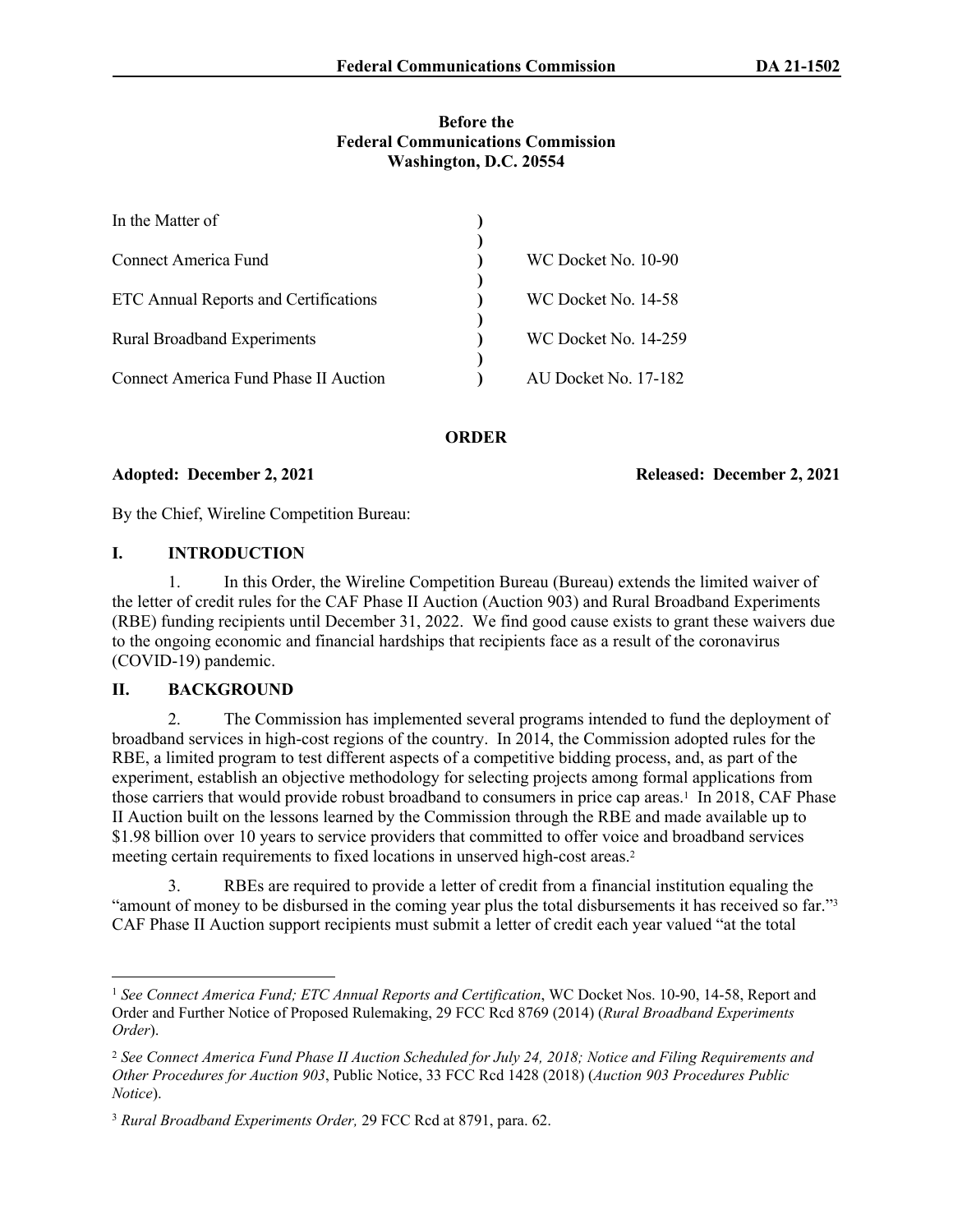amount of money that has already been disbursed plus the amount of money that is going to be provided in the next year."<sup>4</sup>

4. In June 2020, the Bureau granted two petitions for waiver of the letter of credit rules for recipients of these programs.<sup>5</sup> The Bureau waived section 54.315(c) of the Commission's rules and instead directed petitioners and all CAF Phase II Auction and RBE funding recipients to comply with section 54.804(c) of the Commission's rules regarding the Rural Digital Opportunity Fund (RDOF) auction letter of credit obligations.<sup>6</sup> The RDOF letter of credit requirements are generally for less support and permit recipients to reduce their letter of credit burden sooner in their buildout term than the RBE or CAF Phase II Auction rules.<sup>7</sup> The Bureau found that special circumstances warranted deviation from the Commission's rules due to the disruptive impacts of the pandemic on businesses, including funding recipients.<sup>8</sup> Further, the Bureau held that waiver was in the public interest because it would result in more rapid deployment of broadband services.<sup>9</sup> In doing so, the Bureau forecasted that "current market conditions will continue for the foreseeable future," and it stated that it would reevaluate at the end of the two-year period to determine whether the relief should be extended.<sup>10</sup>

5. On July 6, 2021, the Bureau released the *Letter of Credit Public Notice* seeking comment on issues related to the letter of credit requirements, including extending the limited waiver of the letter of credit rules for all CAF Phase II Auction and RBE recipients.11 Specifically, the Bureau asked whether previous negative impacts on financial and market conditions remain, whether there have been any improvements, and whether carriers are facing any new issues or concerns that are impeding business operations and broadband deployment.12 The Bureau also asked whether small rural carriers are still experiencing a disproportionately difficult time accessing financial resources.13 The Bureau requested commenters provide specific examples of any issues they are facing warranting an extension of the waiver.<sup>14</sup>

6. We received three comments, all supporting extending the waiver.15 USTelecom supports an extension of the letter of credit waiver, stating that its members are still experiencing the

<sup>5</sup> *Connect America Fund*; *ETC Annual Reports and Certification; Rural Broadband Experiments; Connect America Fund Phase II Auction* , WC Docket Nos. 10-90, 14-58, 14-259; AU Docket No. 17-182, Order, 35 FCC Rcd 6556 (2020) (*Letter of Credit Waiver Order*).

<sup>6</sup> *Letter of Credit Waiver Order*, 35 FCC Rcd at 6558, para. 6.

7 47 CFR § 54.804(c)(1)(v).

<sup>8</sup> *Letter of Credit Waiver Order*, 35 FCC Rcd at 6558, para. 7.

9 *Id*. at 6560, para. 10.

10 *Id*. at 6560, para. 12.

<sup>11</sup> *Wireline Competition Bureau Seeks Comment on Waiver of Letter of Credit Rules for Connect America Fund Phase II* (Auction 903) and Rural Broadband Experiments Support Recipients, WC Docket Nos. 10-90, 14-58, 14- 259; AU Docket No. 17-182, Public Notice, DA 21-794 (July 6, 2021) (*Letter of Credit Public Notice*).

12 *Id*. at 2.

13 *Id*.

<sup>14</sup> *Id*.

<sup>15</sup> Comments of USTelecom – The Broadband Association, WC Docket Nos. 10-90, 14-58 (filed Aug. 6, 2021) (USTelecom Comments); Comments of the Connect America Fund Phase II Coalition (filed Aug. 6, 2021) (Coalition Comments); Reply Comments of the Wireless Internet Service Providers Association (filed Aug. 23, 2021) (WISPA Reply Comments).

<sup>4</sup> *See Connect America Fund; ETC Annual Reports and Certification, Rural Broadband Experiments*, WC Docket Nos. 10-90, 14-58, 14-259, Report and Order and Further Notice of Proposed Rulemaking, 31 FCC Rcd 5949, 5997, para. 135 (2016).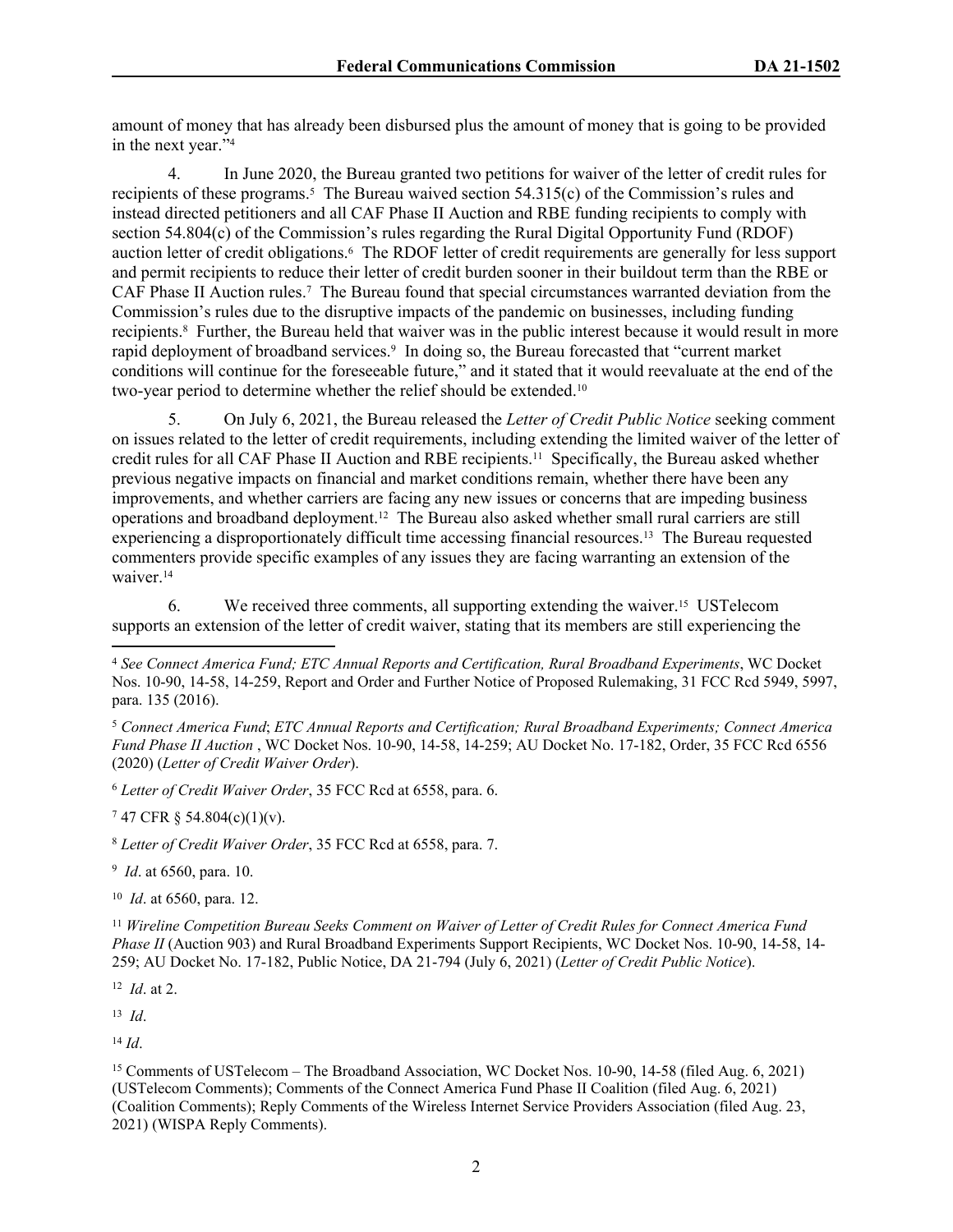negative effects of the pandemic, including supply chain delays and workforce shortages.16 USTelecom contends that reduced letter of credit obligations will allow carriers to use their funding more directly for the provision of service.17 The Connect America Fund Phase II Coalition (Coalition) also supports the extension.18 The Coalition states that its members have experienced increased deployment costs and delays and that market conditions have not improved and remain challenging.19 The Coalition provides an example of delays, showing the lead time on certain equipment increased to over 65 weeks.<sup>20</sup> Additionally, the Coalition shares the experience of one of its members who has seen an 85 percent increase in the price-per-foot of its fiber since 2019.21 The Coalition also cites continuing permitting delays, diversion of resources to accommodate changing customer use, increased demand and lost revenue as issues that still create business barriers for carriers.22 The Coalition argues that extending the waiver will help free up capital and help offset increased costs.<sup>23</sup> Lastly, the Wireless Internet Service Providers Association (WISPA) also supports an extension of the waiver.<sup>24</sup> WISPA agrees that the extension will help further broadband deployment and that the lesser burden helps establish parity among the various support recipients.<sup>25</sup>

## **III. DISCUSSION**

7. Generally, the Commission's rules may be waived for good cause shown.26 Waiver of the Commission's rules is appropriate only if both: (1) special circumstances warrant a deviation from the general rule, and (2) such deviation will serve the public interest.<sup>27</sup>

8. Based on the record, commenters make clear that letter of credit conditions have not substantially improved and carriers are still facing difficulties with financial markets and operational capacity due to the pandemic. We find that extending the waiver of letter of credit requirements would allow recipients to free up additional capital to operate successfully and fulfill their obligations. Further, extending the waiver will provide certainty for CAF Phase II Auction carriers as they commence their deployments. We expect that extending the waiver will also result in operational efficiencies for both the Commission and USAC by aligning letter of credit rules across Universal Service Fund programs. Finally, extending the waiver for a limited period of time will allow the Commission to reevaluate the condition of financial markets and supply chains and determine whether the waiver should be extended further. Thus, we will continue to extend the RDOF letter of credit rules to CAF Phase II Auction and RBE support recipients, permitting any CAF Phase II Auction or RBE support recipient to reduce its letter of credit to one year of support upon verification by USAC that the recipient has met its buildout milestones.28 We conclude that it will serve the public interest to continue requiring these providers to

<sup>18</sup> *See generally* Coalition Comments.

<sup>19</sup> *Id*. at 2, 4-6.

<sup>20</sup> *Id*. at 4.

<sup>21</sup> *Id*. at 5.

<sup>22</sup> *Id*. at 6.

<sup>23</sup> *Id.* at 2, 6.

<sup>24</sup> *See generally* WISPA Reply Comments.

<sup>25</sup> *Id*.

<sup>26</sup> 47 CFR § 1.3.

<sup>27</sup> *See Northeast Cellular Tel. Co. v. FCC*, 897 F.2d 1164, 1166 (D.C. Cir. 1990) (citing *WAIT Radio v. FCC*, 418 F.2d 1153, 1157-59 (D.C. Cir. 1969), *cert. denied*, 93 S.Ct. 461 (1972)) (*Northeast Cellular*).

<sup>16</sup> USTelecom Comments at 2; *see also* Comments of USTelecom – The Broadband Association, WT Docket No. 21-195 (June 10, 2021).

<sup>17</sup> USTelecom Comments at 2.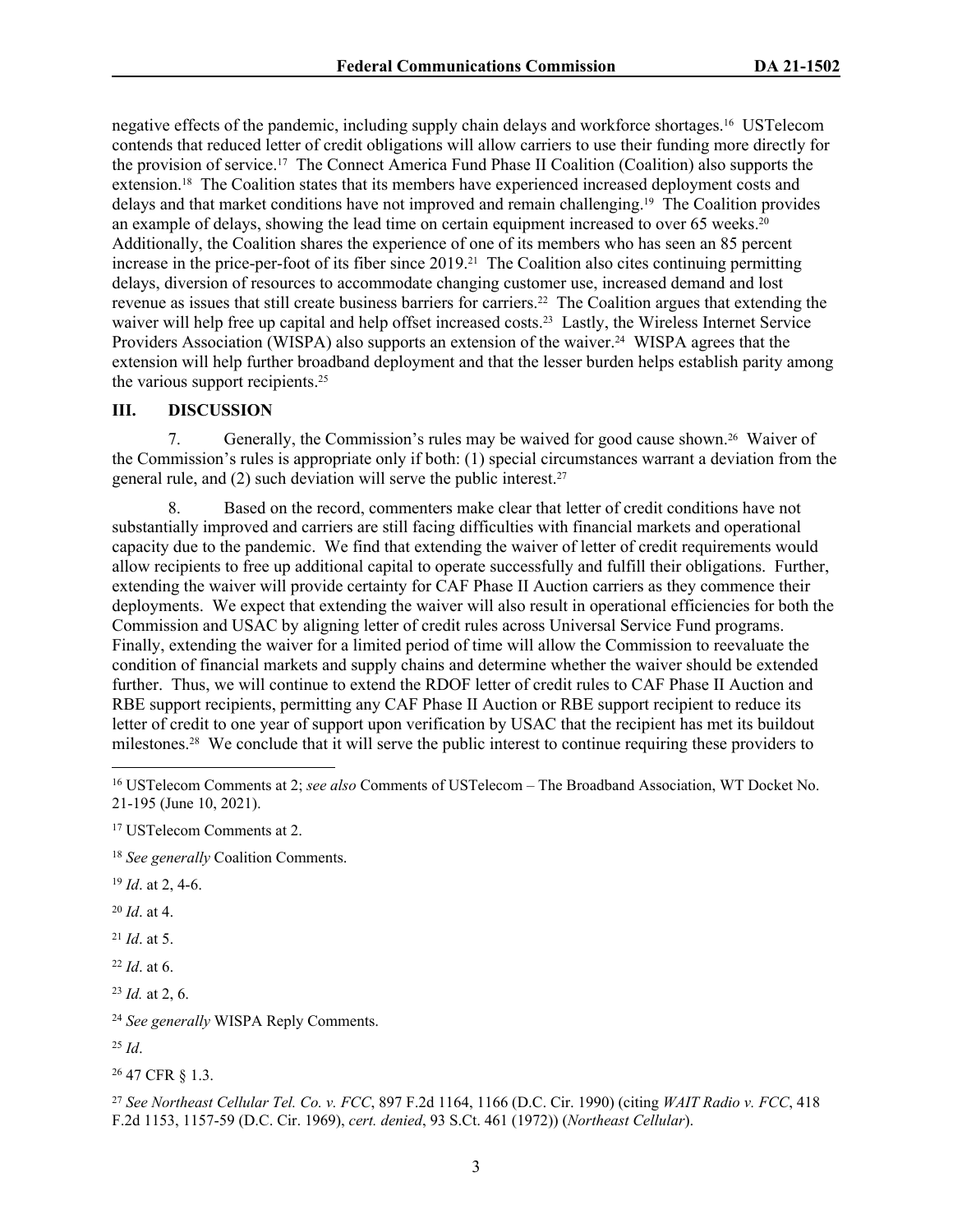comply with the RDOF letter of credit rules until the end of 2022, allowing them to more efficiently deploy broadband across the country. We will reevaluate the scope and impact of this waiver prior to that time to determine whether this relief should be extended again, taking into account market conditions at that time, as well as whether the waiver has had the intended benefits on providers and broadband deployment.

9. The *Letter of Credit Public Notice* asked whether it was necessary to extend the waiver beyond 2021 for RBE support recipients given that December 31, 2021 may be their final service milestone.29 Although no party filed comments on this issue, we affirmatively extend the waiver for RBE support recipients. The letter of credit rules require that a support recipient maintain its letter of credit until USAC "has verified that the recipient has served 100 percent of the Connect America Cost Modeldetermined location total."30 Because RBE recipients have a one-year cure period, they are required to maintain a letter of credit for that period since USAC needs additional time to verify that they completed their deployment. Requiring these carriers to revert to the old letter of credit rules and obtain a significantly larger letter of credit for this one-year cure period would be a disproportionate hardship for a carrier that has substantially completed its buildout. RBE carriers that have availed themselves of the letter of credit waiver over the past year have been able to substantially reduce their letter of credit burden. As commenters observed, letters of credit are treated as contingent liabilities, which limit the recipient's borrowing power by the corresponding amount.31 Significantly increasing the value of the letter of credit these carriers must carry could result in further financial burdens that may prevent RBE recipients from completing their buildout. Extending the waiver for an additional year will allow RBE support recipients to complete their deployments with the benefit of the waiver.

10. As explained in the *Letter of Credit Waiver Order*, we note that support recipients are not required to wait until the end of a specific support year to meet their deployment milestones and may request that USAC complete their verification process at any time.32 We encourage reporting of deployment data on an ongoing basis.<sup>33</sup> We remind any provider seeking to reduce its letter of credit obligations that it must "be able to immediately produce the necessary documentation to minimize the time required for USAC to verify its milestone."34 We also strongly encourage providers seeking to reduce their letter of credit burden to familiarize themselves with USAC's verification review procedures before requesting that USAC undertake such a review.<sup>35</sup> By understanding the documentation they must provide for their specific buildout and the steps USAC must take to successfully verify that buildout, providers can help to streamline the process and potentially reduce their letters of credit sooner.

(Continued from previous page)

<sup>28</sup> 47 CFR § 54.804(c)(1)(v). *See Letter of Credit Waiver Order*, 35 FCC Rcd at 6558-59, paras 8-11. *See also Rural Digital Opportunity Fund Order*, 35 FCC Rcd at 730, para. 99.

<sup>29</sup> *Letter of Credit Public Notice* at 2-3.

<sup>30</sup> 47 CFR § 54.804(c)(1). *See Connect America Fund; ETC Annual Reports and Certifications*, 29 FCC Rcd 8769, 8799-8800, paras. 92-93 (2014).

<sup>31</sup> *See* USTelecom Comments at 3.

<sup>32</sup> *See Letter of Credit Waiver Order*, 35 FCC Rcd at 6561, para. 13; *Rural Digital Opportunity Fund Order*, 35 FCC Rcd at 730, para. 100.

<sup>33</sup> *See Connect America Fund et al,* WC Docket No. 10-90 et al, Report and Order and Further Notice of Proposed Rulemaking, 31 FCC Rcd 5949, 6011 (2016), para. 173 n.156 ("[I]t would be a 'best practice' to submit location information 'no later than 30 days after service is initially offered to locations in satisfaction of deployment obligations.'"); *see also Rural Digital Opportunity Fund Order*, 35 FCC Rcd at 712, para. 56 n.156 (encouraging filing deployment data on a rolling basis).

<sup>34</sup> *Id.*

<sup>35</sup> *See* USAC, *Fund Verification Reviews*, *available at* [https://www.usac.org/high-cost/resources/fund-verification](https://www.usac.org/high-cost/resources/fund-verification-reviews/)[reviews/](https://www.usac.org/high-cost/resources/fund-verification-reviews/) (last visited Dec. 2, 2021).